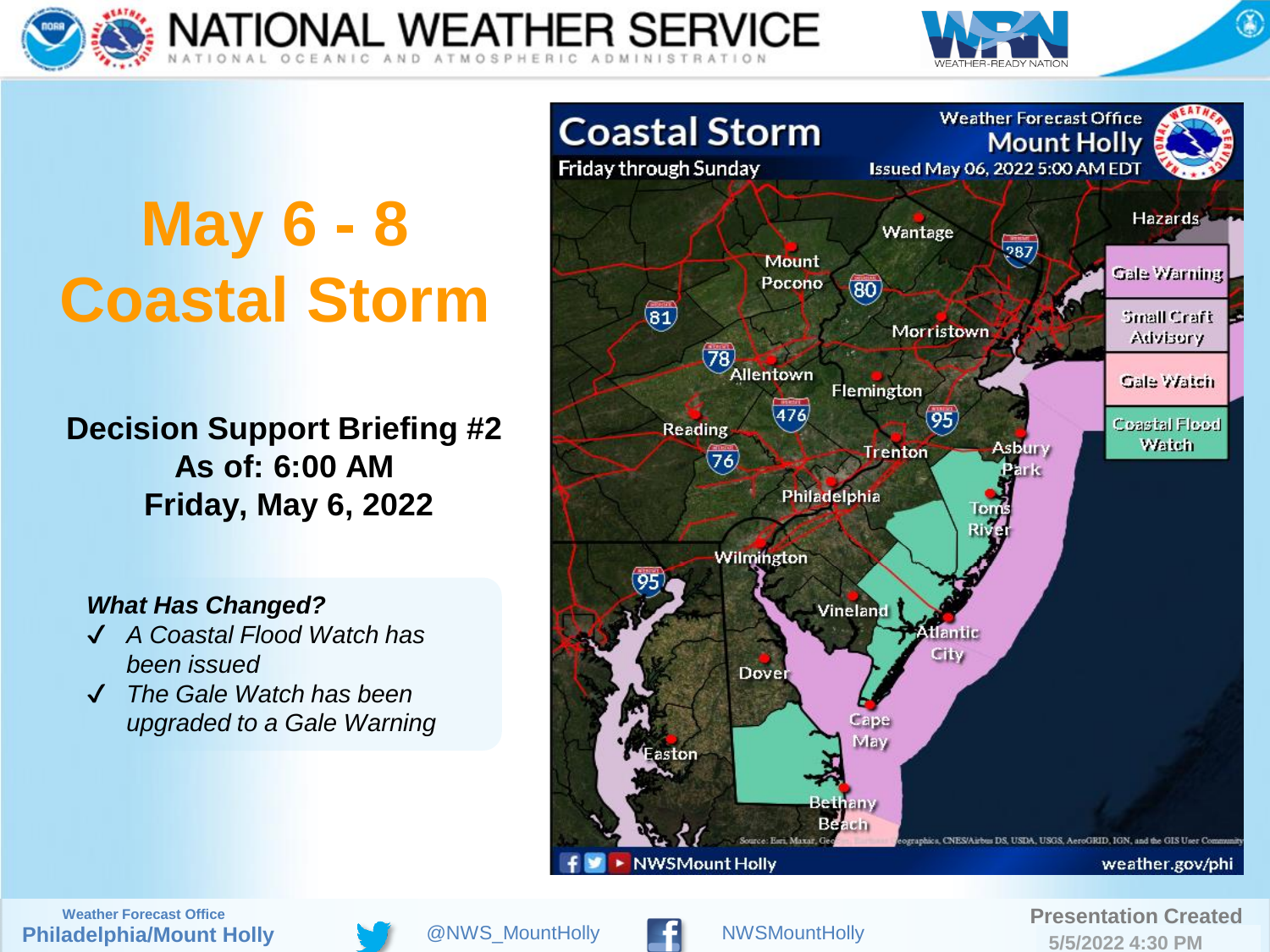



### **Main Points**

| <b>Hazard</b>                                               | <b>Impacts</b>                                                                                                                   | <b>Location</b>                                                                                                              | <b>Timing</b>                                                                       |
|-------------------------------------------------------------|----------------------------------------------------------------------------------------------------------------------------------|------------------------------------------------------------------------------------------------------------------------------|-------------------------------------------------------------------------------------|
| <b>Heavy Rain/</b><br>$\hat{\mathbf{a}}$<br><b>Flooding</b> | <b>Widespread rainfall amounts of</b><br>1 to 3 inches are expected.<br>Localized flooding is possible.                          | Eastern Pennsylvania,<br>New Jersey, Delaware,<br>and eastern Maryland                                                       | <b>Through Sunday</b>                                                               |
| <b>Coastal</b><br><b>Flooding</b>                           | <b>Widespread minor to moderate</b><br>coastal flooding is expected.                                                             | <b>Tidal areas of New</b><br><b>Jersey and Delaware,</b><br>including Delaware Bay<br>and the tidal Delaware<br><b>River</b> | Around the times of high tide<br>from Saturday night through<br><b>Sunday night</b> |
| <b>Wind</b>                                                 | Sustained winds of 25 to 35<br>mph are forecast with gusts up<br>to 45 to 55 mph. Tree damage<br>and power outages are possible. | The coastal counties of<br><b>New Jersey and</b><br><b>Delaware</b>                                                          | <b>Saturday through Sunday</b>                                                      |
| 90<br><b>Marine</b>                                         | Sustained winds of 25 to 35<br>knots with gusts as high as 45<br>to 50 knots. Seas building to 10<br>to 15 feet.                 | The coastal waters of<br><b>New Jersey and</b><br><b>Delaware, and Delaware</b><br><b>Bay</b>                                | <b>Tonight through Sunday</b>                                                       |
| Drogantation Crooted<br><b>Monthor Forgonat Office</b>      |                                                                                                                                  |                                                                                                                              |                                                                                     |

**Philadelphia/Mount Holly**



 $@NWS_M$ ountHolly



**WESMOUNTHOLLY CONSUMER FOR A PRESENTATION CREATED**<br>**ELECTRICIAL ELECTRICIAL CONSUMING STRIP OF A PRIME 5/5/2022 4:30 PM**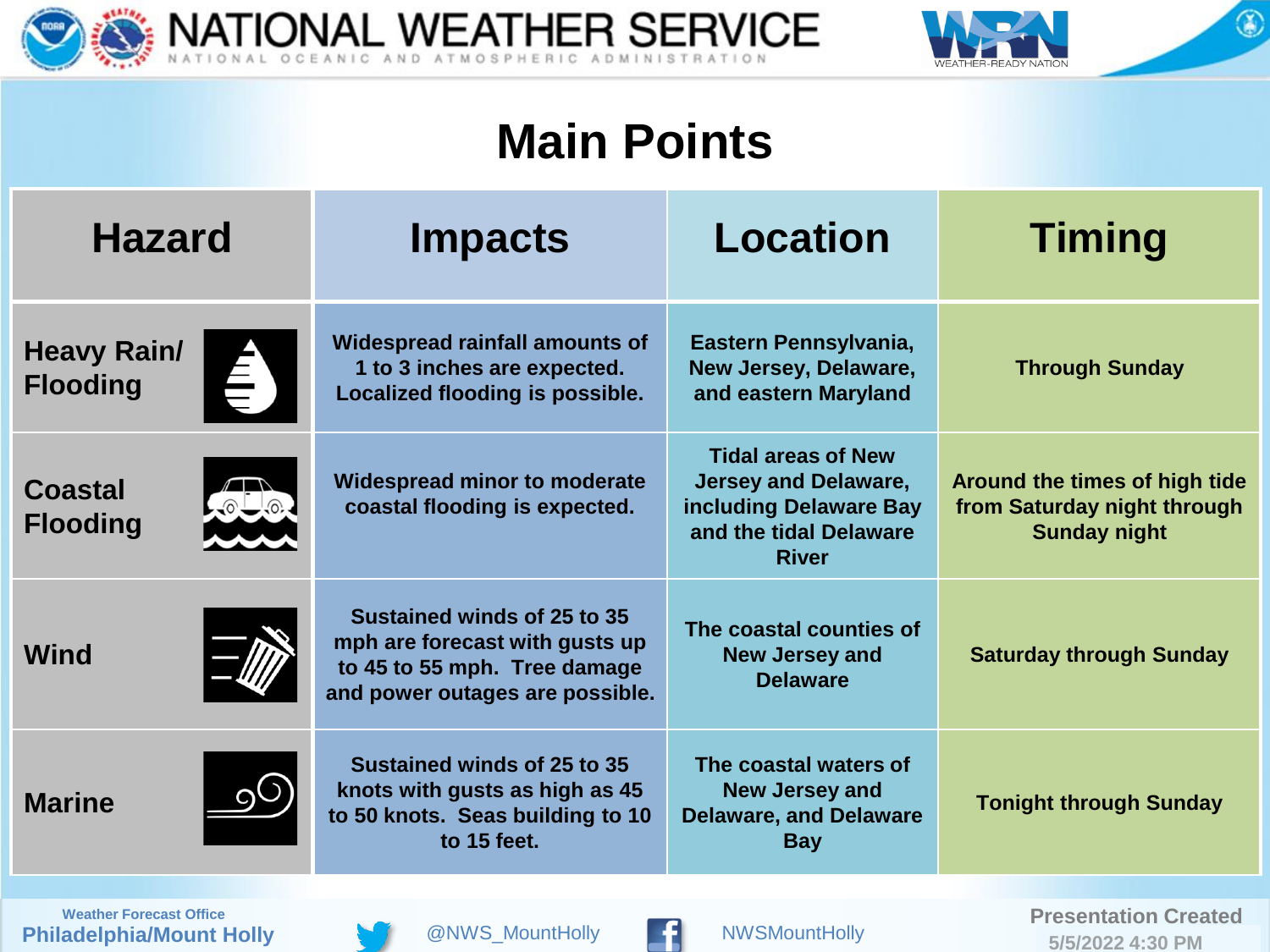



 $\circledast$ 

### **Summary of Greatest Impacts**



**5/5/2022 4:30 PM**

**Philadelphia/Mount Holly**



 $@NWS$  MountHolly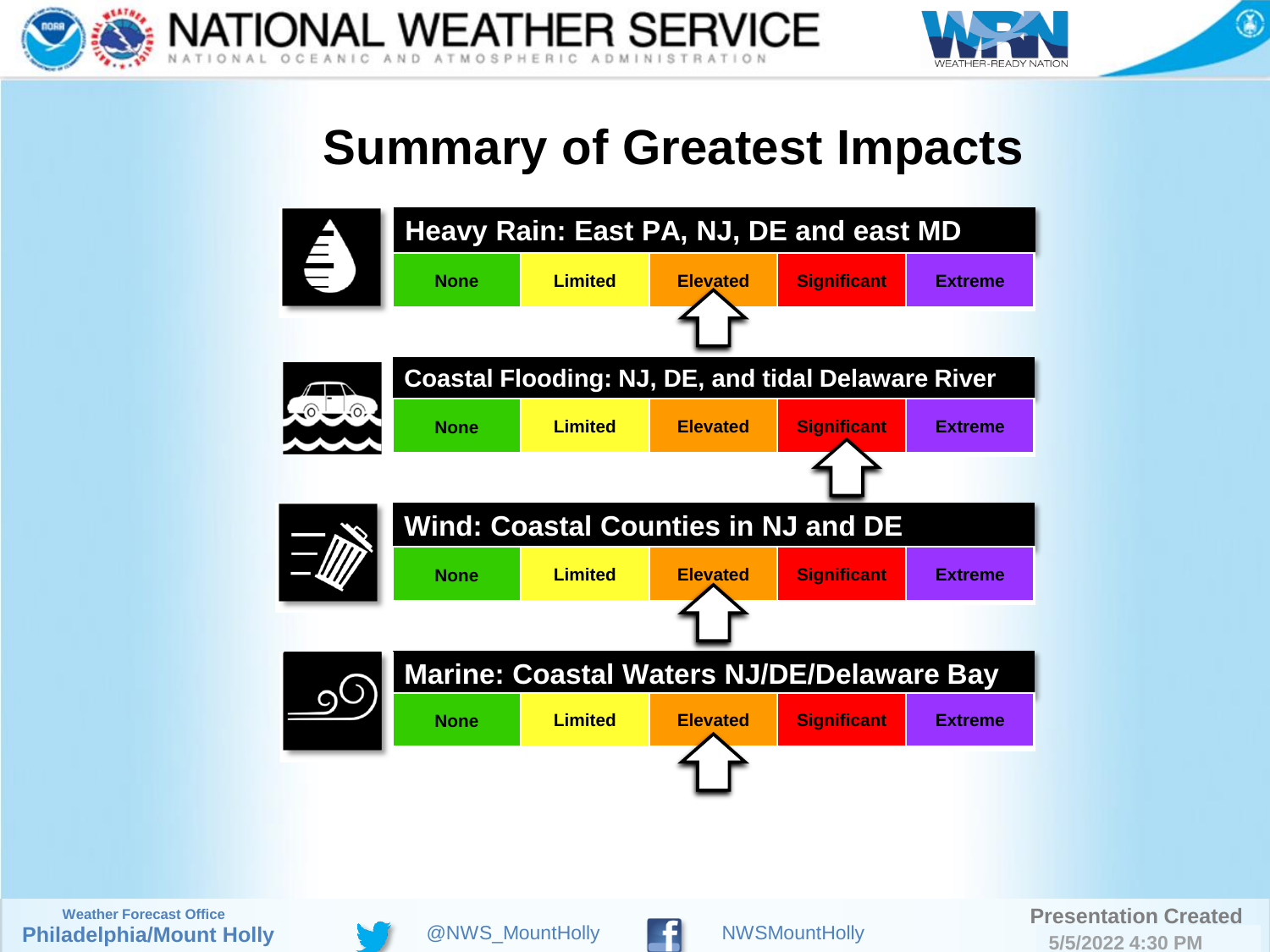



 $\circledast$ 

### **Coastal Flooding**

**ONAL WEATHER SERVICE** 



- Widespread minor coastal flooding is forecast around the times of high tide from Saturday night through Sunday night.
- Moderate coastal flooding is expected on Saturday night in the coastal counties from Ocean NJ down to Sussex DE.
- No coastal flooding is expected along Maryland's upper eastern shore.
- ✔ The threat of minor coastal flooding will linger into the early part of the new week.



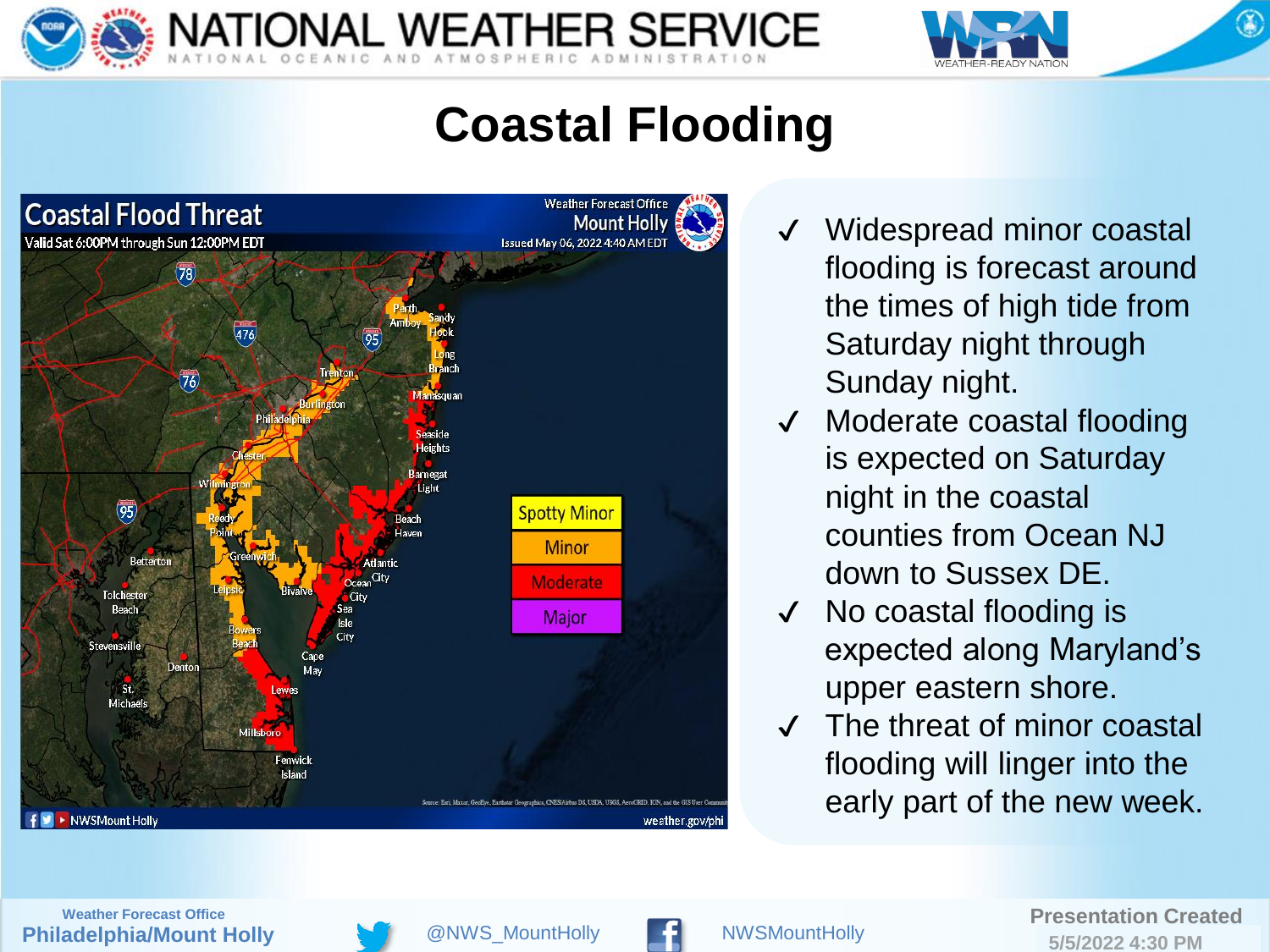



### **Forecast Maximum Wind Gusts**







**Philadelphia/Mount Holly**



 $@NWS$  MountHolly

NATIONAL WEATHER SERVICE

C AND ATMOSPHERIC ADMINISTRATION



#### **Weather Forecast Office and Created Created Created Created Created Created Created Created Created Created Created adelphia/Mount Holly <b>Created adelphia/Mount Holly Created adelphia/Mount Holly Created Created 5/5/2022 4:30 PM**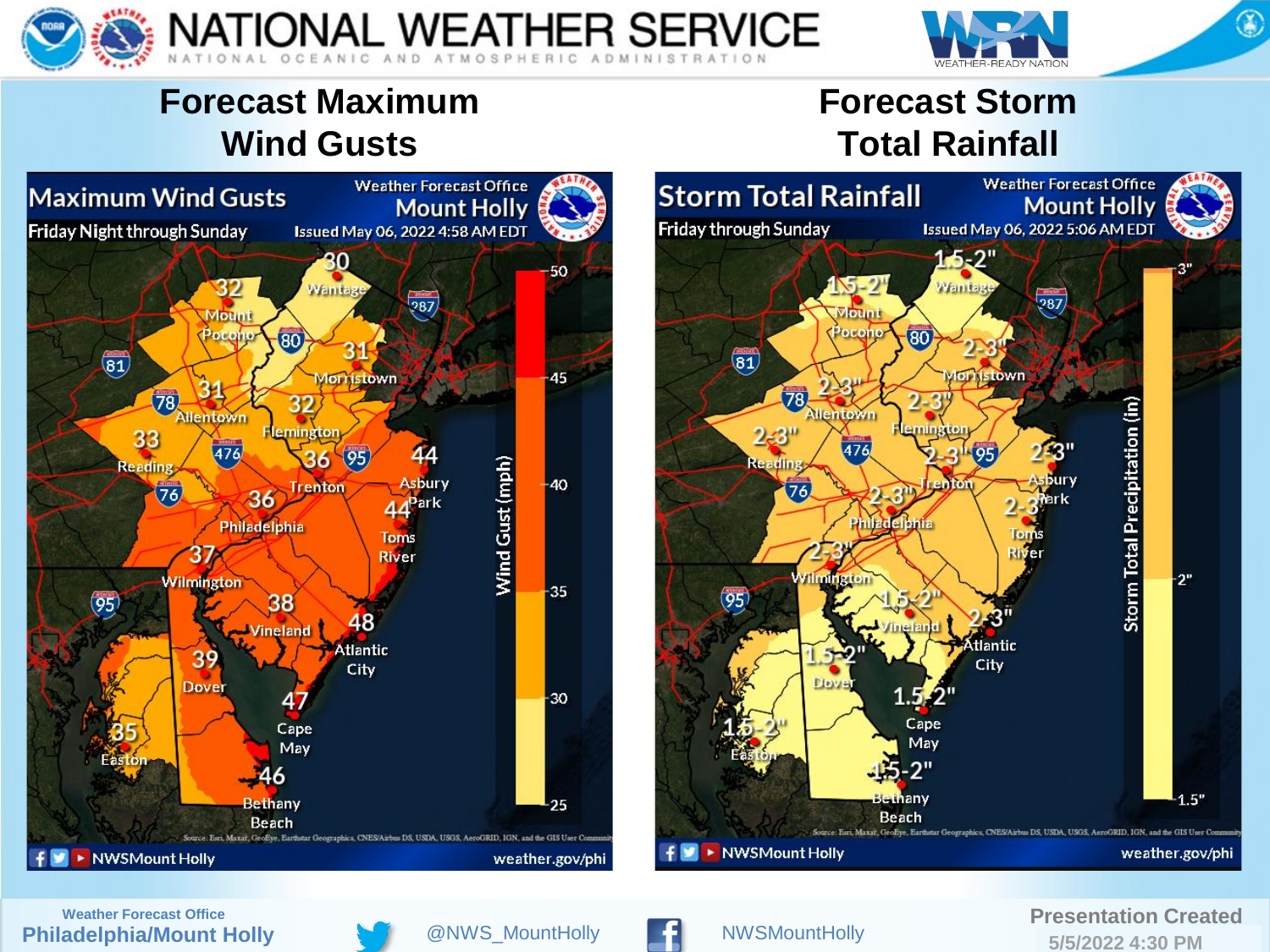



## **Event Summary**

 $\checkmark$  A late season coastal storm will impact the region through Sunday.

ONAL WEATHER SERVICE

- ✔ Widespread rainfall amounts of 1 to 3 inches are expected. This may result in localized flooding.
- ✔ Widespread minor coastal flooding is expected in the tidal areas of New Jersey and Delaware, and along the tidal Delaware River from Saturday night into Sunday night. Moderate coastal flooding is anticipated on Saturday night for the counties of Sussex (DE), Cape May (NJ), Atlantic (NJ), SE Burlington (NJ) and Ocean (NJ).
- ✔ Northeast wind 25 to 35 mph with gust of 45 to 55 mph are expected in the coastal counties of Delaware and New Jersey.
- ✔ High surf and beach erosion are over the weekend.
- ✔ Gale force winds are forecast on the coastal waters of New Jersey and Delaware, and on Delaware Bay from Friday night into Sunday.